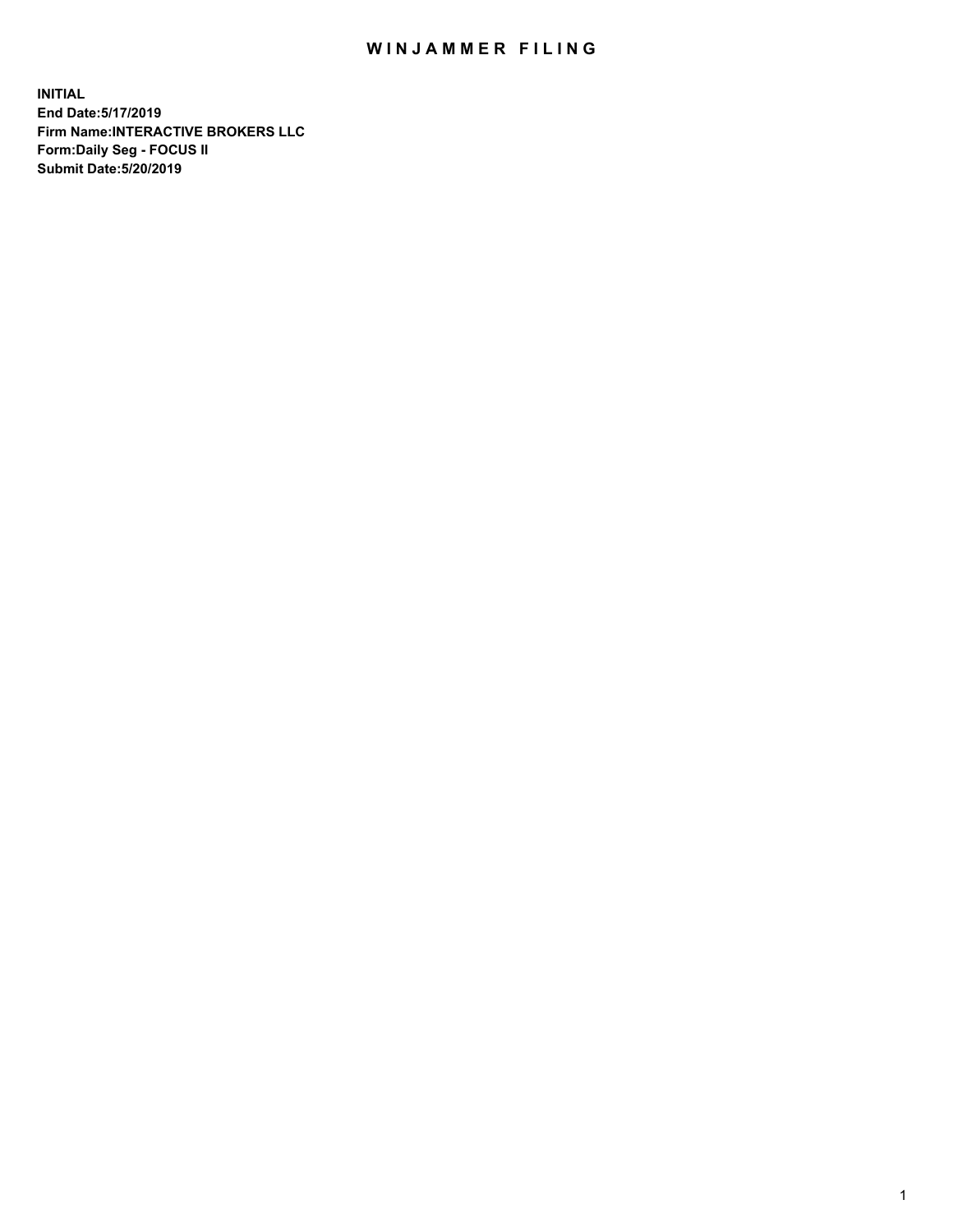**INITIAL End Date:5/17/2019 Firm Name:INTERACTIVE BROKERS LLC Form:Daily Seg - FOCUS II Submit Date:5/20/2019 Daily Segregation - Cover Page**

| Name of Company                                                                                                                                                                                                                                                                                                                | <b>INTERACTIVE BROKERS LLC</b>                                                   |
|--------------------------------------------------------------------------------------------------------------------------------------------------------------------------------------------------------------------------------------------------------------------------------------------------------------------------------|----------------------------------------------------------------------------------|
| <b>Contact Name</b>                                                                                                                                                                                                                                                                                                            | James Menicucci                                                                  |
| <b>Contact Phone Number</b>                                                                                                                                                                                                                                                                                                    | 203-618-8085                                                                     |
| <b>Contact Email Address</b>                                                                                                                                                                                                                                                                                                   | jmenicucci@interactivebrokers.c<br>om                                            |
| FCM's Customer Segregated Funds Residual Interest Target (choose one):<br>a. Minimum dollar amount: ; or<br>b. Minimum percentage of customer segregated funds required:% ; or<br>c. Dollar amount range between: and; or<br>d. Percentage range of customer segregated funds required between:% and%.                         | <u>0</u><br>$\overline{\mathbf{0}}$<br>155,000,000 245,000,000<br>0 <sub>0</sub> |
| FCM's Customer Secured Amount Funds Residual Interest Target (choose one):<br>a. Minimum dollar amount: ; or<br>b. Minimum percentage of customer secured funds required:% ; or<br>c. Dollar amount range between: and; or<br>d. Percentage range of customer secured funds required between:% and%.                           | <u>0</u><br>$\overline{\mathbf{0}}$<br>80,000,000 120,000,000<br>0 <sub>0</sub>  |
| FCM's Cleared Swaps Customer Collateral Residual Interest Target (choose one):<br>a. Minimum dollar amount: ; or<br>b. Minimum percentage of cleared swaps customer collateral required:% ; or<br>c. Dollar amount range between: and; or<br>d. Percentage range of cleared swaps customer collateral required between:% and%. | <u>0</u><br>$\underline{\mathbf{0}}$<br>0 <sub>0</sub><br>0 <sub>0</sub>         |

Attach supporting documents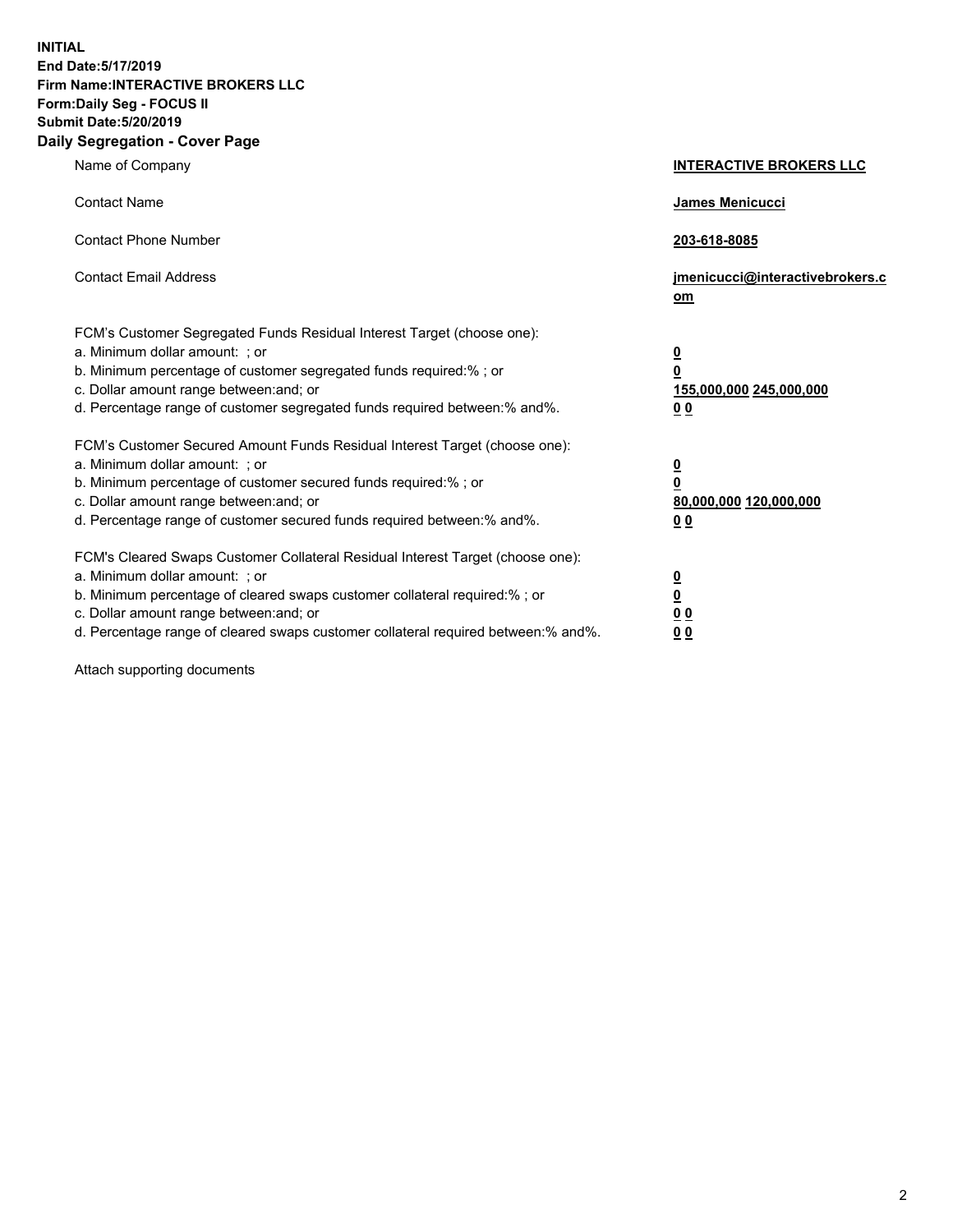## **INITIAL End Date:5/17/2019 Firm Name:INTERACTIVE BROKERS LLC Form:Daily Seg - FOCUS II Submit Date:5/20/2019 Daily Segregation - Secured Amounts**

|                | Daily Ocglegation - Occuled Aniounts                                                              |                                  |
|----------------|---------------------------------------------------------------------------------------------------|----------------------------------|
|                | Foreign Futures and Foreign Options Secured Amounts                                               |                                  |
|                | Amount required to be set aside pursuant to law, rule or regulation of a foreign                  | $0$ [7305]                       |
|                | government or a rule of a self-regulatory organization authorized thereunder                      |                                  |
| $\mathbf{1}$ . | Net ledger balance - Foreign Futures and Foreign Option Trading - All Customers                   |                                  |
|                | A. Cash                                                                                           | 441,531,508 [7315]               |
|                | B. Securities (at market)                                                                         | $0$ [7317]                       |
| 2.             | Net unrealized profit (loss) in open futures contracts traded on a foreign board of trade         | 2,740,954 [7325]                 |
| 3.             | Exchange traded options                                                                           |                                  |
|                | a. Market value of open option contracts purchased on a foreign board of trade                    | 60,256 [7335]                    |
|                | b. Market value of open contracts granted (sold) on a foreign board of trade                      | -21,751 [7337]                   |
| 4.             | Net equity (deficit) (add lines 1.2. and 3.)                                                      | 444,310,967 [7345]               |
| 5.             | Account liquidating to a deficit and account with a debit balances - gross amount                 | 7,359 [7351]                     |
|                | Less: amount offset by customer owned securities                                                  | 0 [7352] 7,359 [7354]            |
| 6.             | Amount required to be set aside as the secured amount - Net Liquidating Equity                    | 444,318,326 [7355]               |
|                | Method (add lines 4 and 5)                                                                        |                                  |
| 7.             | Greater of amount required to be set aside pursuant to foreign jurisdiction (above) or line<br>6. | 444,318,326 [7360]               |
|                | FUNDS DEPOSITED IN SEPARATE REGULATION 30.7 ACCOUNTS                                              |                                  |
| $\mathbf{1}$ . | Cash in banks                                                                                     |                                  |
|                | A. Banks located in the United States                                                             | 80,939,994 [7500]                |
|                | B. Other banks qualified under Regulation 30.7                                                    | 0 [7520] 80,939,994 [7530]       |
| 2.             | Securities                                                                                        |                                  |
|                | A. In safekeeping with banks located in the United States                                         | 412,881,315 [7540]               |
|                | B. In safekeeping with other banks qualified under Regulation 30.7                                | 0 [7560] 412,881,315 [7570]      |
| 3.             | Equities with registered futures commission merchants                                             |                                  |
|                | A. Cash                                                                                           | $0$ [7580]                       |
|                | <b>B.</b> Securities                                                                              | $0$ [7590]                       |
|                | C. Unrealized gain (loss) on open futures contracts                                               | $0$ [7600]                       |
|                | D. Value of long option contracts                                                                 | $0$ [7610]                       |
|                | E. Value of short option contracts                                                                | 0 [7615] 0 [7620]                |
| 4.             | Amounts held by clearing organizations of foreign boards of trade                                 |                                  |
|                | A. Cash                                                                                           | $0$ [7640]                       |
|                | <b>B.</b> Securities                                                                              | $0$ [7650]                       |
|                | C. Amount due to (from) clearing organization - daily variation                                   | $0$ [7660]                       |
|                | D. Value of long option contracts                                                                 | $0$ [7670]                       |
|                | E. Value of short option contracts                                                                | 0 [7675] 0 [7680]                |
| 5.             | Amounts held by members of foreign boards of trade                                                |                                  |
|                | A. Cash                                                                                           | 78,505,869 [7700]                |
|                | <b>B.</b> Securities                                                                              | $0$ [7710]                       |
|                | C. Unrealized gain (loss) on open futures contracts                                               | 2,625,800 [7720]                 |
|                | D. Value of long option contracts                                                                 | 60,256 [7730]                    |
|                | E. Value of short option contracts                                                                | -21,751 [7735] 81,170,174 [7740] |
| 6.             | Amounts with other depositories designated by a foreign board of trade                            | 0 [7760]                         |
| 7.             | Segregated funds on hand                                                                          | $0$ [7765]                       |
| 8.             | Total funds in separate section 30.7 accounts                                                     | 574,991,483 [7770]               |
| 9.             | Excess (deficiency) Set Aside for Secured Amount (subtract line 7 Secured Statement               | 130,673,157 [7380]               |
|                | Page 1 from Line 8)                                                                               |                                  |
| 10.            | Management Target Amount for Excess funds in separate section 30.7 accounts                       | 80,000,000 [7780]                |
| 11.            | Excess (deficiency) funds in separate 30.7 accounts over (under) Management Target                | 50,673,157 [7785]                |
|                |                                                                                                   |                                  |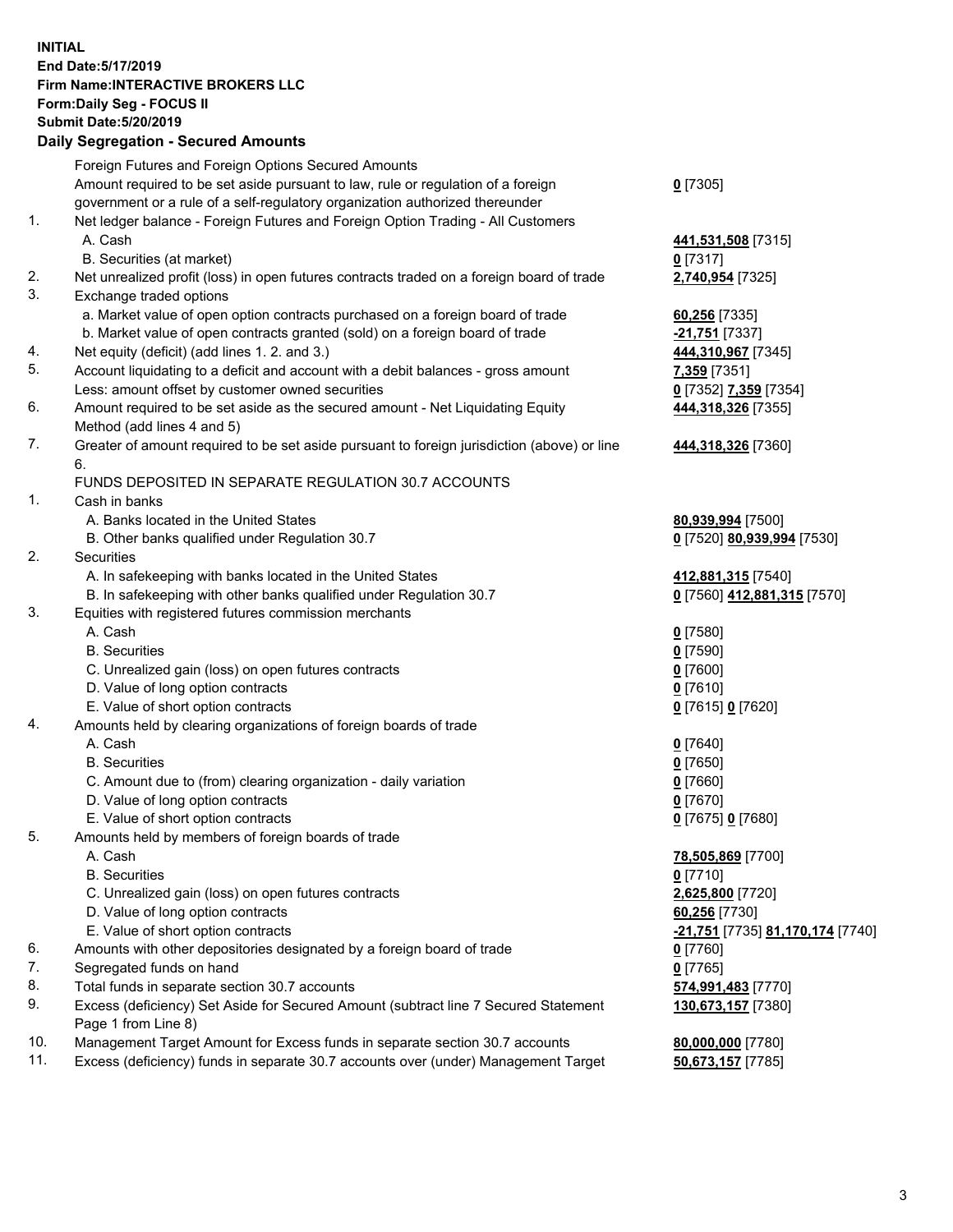**INITIAL End Date:5/17/2019 Firm Name:INTERACTIVE BROKERS LLC Form:Daily Seg - FOCUS II Submit Date:5/20/2019 Daily Segregation - Segregation Statement** SEGREGATION REQUIREMENTS(Section 4d(2) of the CEAct) 1. Net ledger balance A. Cash **3,807,817,682** [7010] B. Securities (at market) **0** [7020] 2. Net unrealized profit (loss) in open futures contracts traded on a contract market **2,046,995** [7030] 3. Exchange traded options A. Add market value of open option contracts purchased on a contract market **153,260,634** [7032] B. Deduct market value of open option contracts granted (sold) on a contract market **-216,150,551** [7033] 4. Net equity (deficit) (add lines 1, 2 and 3) **3,746,974,760** [7040] 5. Accounts liquidating to a deficit and accounts with debit balances - gross amount **1,263,863** [7045] Less: amount offset by customer securities **0** [7047] **1,263,863** [7050] 6. Amount required to be segregated (add lines 4 and 5) **3,748,238,623** [7060] FUNDS IN SEGREGATED ACCOUNTS 7. Deposited in segregated funds bank accounts A. Cash **659,004,930** [7070] B. Securities representing investments of customers' funds (at market) **2,093,745,280** [7080] C. Securities held for particular customers or option customers in lieu of cash (at market) **0** [7090] 8. Margins on deposit with derivatives clearing organizations of contract markets A. Cash **6,146,822** [7100] B. Securities representing investments of customers' funds (at market) **1,253,922,014** [7110] C. Securities held for particular customers or option customers in lieu of cash (at market) **0** [7120] 9. Net settlement from (to) derivatives clearing organizations of contract markets **7,038,710** [7130] 10. Exchange traded options A. Value of open long option contracts **153,141,927** [7132] B. Value of open short option contracts **-216,288,396** [7133] 11. Net equities with other FCMs A. Net liquidating equity **0** [7140] B. Securities representing investments of customers' funds (at market) **0** [7160] C. Securities held for particular customers or option customers in lieu of cash (at market) **0** [7170] 12. Segregated funds on hand **0** [7150] 13. Total amount in segregation (add lines 7 through 12) **3,956,711,287** [7180] 14. Excess (deficiency) funds in segregation (subtract line 6 from line 13) **208,472,664** [7190] 15. Management Target Amount for Excess funds in segregation **155,000,000** [7194]

16. Excess (deficiency) funds in segregation over (under) Management Target Amount Excess

**53,472,664** [7198]